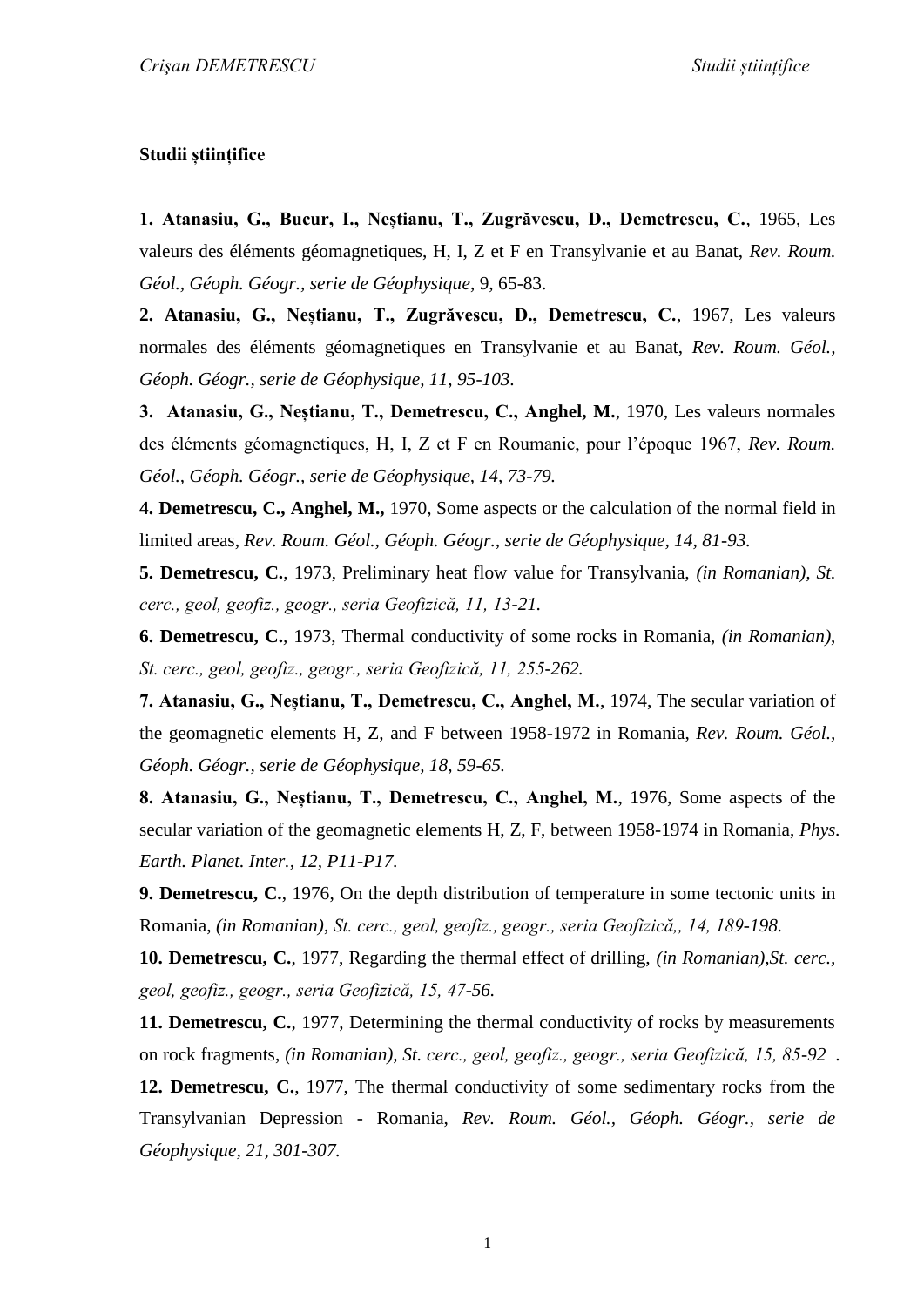**13. Demetrescu, C.**, 1978, On the geothermal regime of some tectonic units in Romania, *Pure Appl. Geophys., 117, 124-134*.

**14. Demetrescu, C**, 1979, Heat flow values for some tectonic units in Romania, *(in Romanian), St. cerc., geol., geofiz., geogr., seria Geofizică, 17, 34-46*.

**15. Veliciu, S., Demetrescu, C.**, 1979, Heat flow in Romania and some relations to geological and geophysical features, in Terrestrial Heat Flow in Europe, *Cermak, V. Rybach, L., (editors), Springer, 253-260 .*

**16. Anghel, M., Demetrescu, C.**, 1980, The effect of solar activity on the secular variation of the geomagnetic field in Romania, *Phys. Earth Planet Inter., 22, 53-59.*

**17. Anghel, M., Demetrescu, C., Neștianu, T.**, 1980, Secular variation studies in Romania, *Gerlands Beitr. Geophysik, 89, 499-510*.

**18. Demetrescu, C.**, 1980, Contributions to the study of heat flow in Transylvania, *(in Romanian*), *St. Cerc. Fizică, 32, 461-479*.

**19. Demetrescu, C., Ene, M., Andreescu, M.**, 1981, Geothermal profile in the Central Moesian Platform, *(in Romanian), St. Cerc. Fizică, 33, 1015-1021.*

**20. Demetrescu, C., Ene, M., Andreescu, M.**, 1981, On the geothermal regime of the Transylvanian Depression, *(in Romanian),* S*t. cerc., geol, geofiz., geogr., seria Geofizică, 19, 61-71.*

**21. Demetrescu, C.**, 1982, Thermal structure of the crust and upper mantle of Romania, *Tectonophysics, 90, 123-135.*

**22. Paraschiv, D., Demetrescu, C., Soroiu, M.**, 1982, Geochronological data for the metamorphic basement and some magmatic bodies in the Moesian Platform, *(in Romanian), Mine, Petrol si Gaze, 33, 239-243.*

**23. Demetrescu, C., Ene, M., Andreescu, M.**, 1983, New heat flow data for the Romanian territory, *An. Inst. Geol., Geofiz., Buc., 63, 45-56.*

**24. Paraschiv, D., Demetrescu, C., Soroiu, M.**, 1983, New geochronological data regarding the Moesian Platform basement, *(in Romanian), Mine, Petrol si Gaze, 34, 94-96 .*

**25. Demetrescu, C., Neștianu**, **T.**, 1984, Normal values of the geomagnetic elements H, Z, and F in Romania, for the epoch 1980.0*, (in Romanian)*, *St. cerc., geol, geofiz., geogr., seria Geofizică, 22, 35-41.*

**26. Demetrescu, C., Ene, M., Neștianu, T.**, 1984, The secular variation of the geomagnetic field in Romania, between 1974 and 1981, *Rev. Roum. Géol., Géoph. Géogr., serie de Géophysique, 28, 39-45.*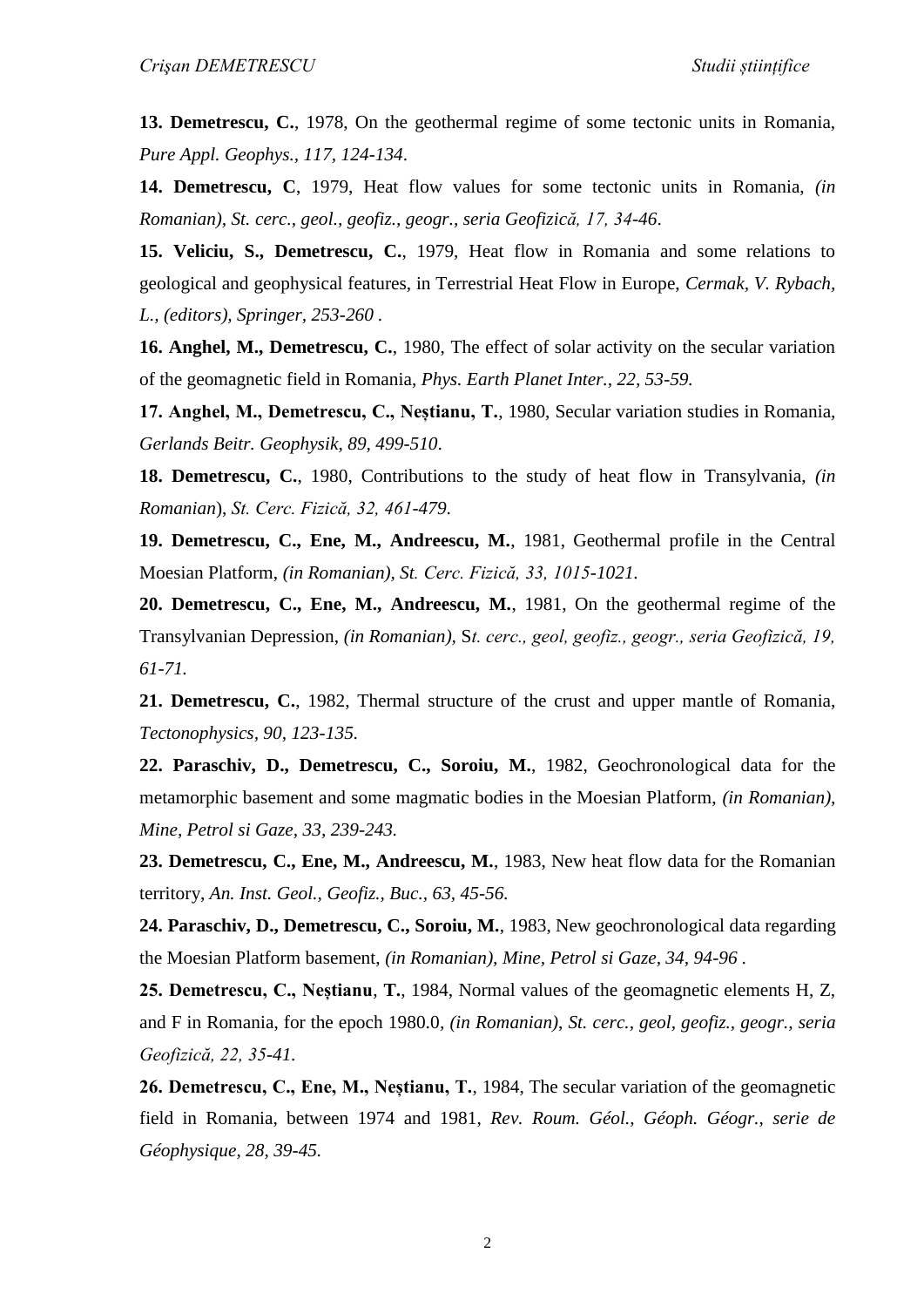**27. Demetrescu, C., Andreescu, M., Ene, M.**, 1984, On the thermal structure of the lithosphere in Romania, *Rev. Roum. Géol., Géoph. Géogr., serie de Géophysique, 28, 33-39,* 1220-5303.

**28. Dorobantu, R., Zugrăvescu, D., Demetrescu, C., Cârlogeanu, M.**, 1984, Digital thermograph for heat flow measurements on the Black Sea continental shelf, *Rev. Roum. Géol., Géoph. Géogr., serie de Géophysique, 28, 73-79.*

**29. Demetrescu, C., Andreescu, M., Ene, M., Neștianu, T.**, 1985, Characteristics of the secular variation of the geomagnetic field between 1964 and 1981 in Romania, *Phys. Earth Planet Inter, 37, 46-51.*

**30. Rădulescu, F., Demetrescu, C., Biter, M., Andreescu, M., Răileanu, V., Ene, M.,**  1985, Lithosphere structure along the Galati-Chisinau Cris and Iasi-Turnu Magurele profiles, *Rev. Roum. Phys., 30, 151-160*.

**31. Demetrescu, C., Andreescu, M., Neștianu, T.**, 1988, Induction model for the secular variation of the geomagnetic field in Europe, *Phys. Earth Planet. Inter., 50, 261-271.*

**32. Demetrescu C., Polonic G.**, 1988, On the geological and thermal evolution of the Pannonian lithosphere in Romania, *(in Romanian), St. cerc., geol, geofiz., geogr., seria Geofizică, 26, 25-41.*

**33. Demetrescu, C., Polonic, G., Balteș, M.,** 1988, Hydrocarbon source rocks in the Pannonian Depression, Geothermal model*,. Rev. Roum. Géol., Géoph. Géogr., serie de Géophysique, 32, 29-43.*

**34. Demetrescu, C., Ene, M., Andreescu, M., Burst, D., Haradja, O.**, 1988, Present state of earthquake prediction research in Romania using natural fields, *Proceedings of the 21st General Assembly, European Seismological Comission, Sofia, 433-439.*

**35. Andreescu M., Burst D., Demetrescu C., Ene M., Polonic G.**, 1989, On the geothermal regime of the Moesian Platform and Getic Depression, *Tectonophysics, 164, 281-287*.

**36. Demetrescu, C., Polonic, G.**, 1989, The evolution of the Pannonian Depression (Romanian sector) as derived from subsidence and heat flow data, *Tectonophysics, 164, 287-301.*

**37. Oancea, V., Demetrescu, C.**, 1990, The attenuation in the crust and upper mantle of Romania and its relation to other physical parameters. *Proceedings of the 22nd General Asssembly, European Seismological Commission, Barcelona, 1990, v. I, 67-71.*

**38. Demetrescu, C., Veliciu, S.**, 1991, Heat flow and lithosphere structure in Romania, *In: V. Cermak, L. Rybach (editors), Terrestrial Heat Flow and the Lithospere Structure, Springer-Verlag, Berlin, Heidelberg, New York, 187-205.*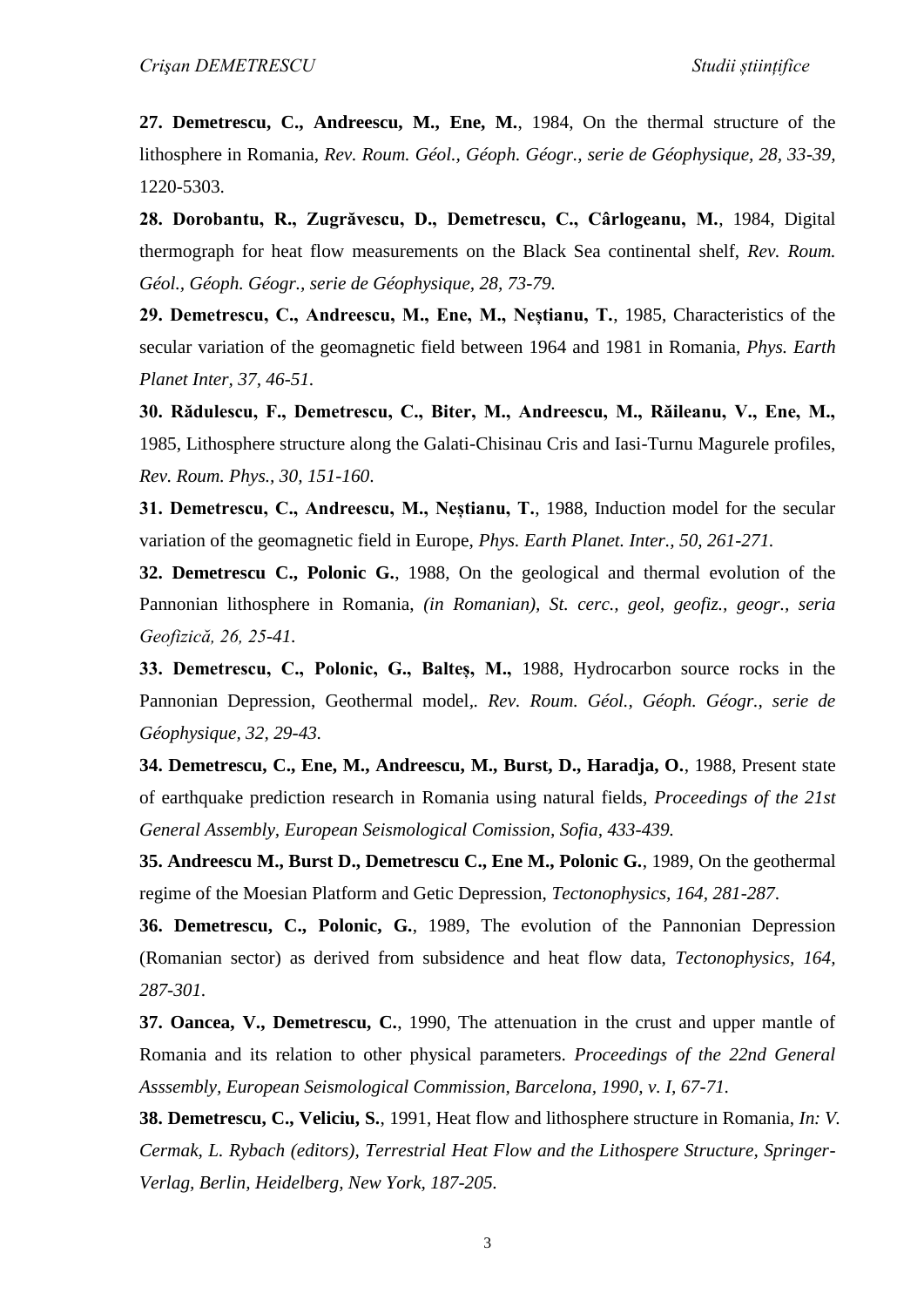**39. Demetrescu, C., Veliciu, S., Burst, D.**, 1991, Explanatory text-Romania, *In: E. Hurtig, V. Cermak, R. Haennel, V. Zui (editors) Geothermal Atlas of Europe, VEB Hermann Haak, Gotha, 72-74, .*

**40. Demetrescu, C., Dimitriu, R.G., Sava, C.S., Andreescu, M.**, 1992, A normal geomagnetic field for the Romanian Black Sea shelf, *(in Romanian), St. cerc. Geofizică, 30, 61-69.*

**41. Demetrescu, C., Andreescu, M.**, 1992, Magnetic and electromagnetic induction effects in the annual means of geomagnetic elements, *NASA Technical Memorandum on "Types and Characteristics of Data for Geomagnetic Field Modelling", NASA Conference Publication 3153, 333-340.*

**42. Demetrescu, C., Andreescu, M., Polonic, G., Ene, M.**, 1993, The crustal temperature field in Romania. Steady-state conduction model. *(in Romanian), St. Cerc. Geofizică, 31, 19-28.* 

**43. Demetrescu, C.**, 1993, Regional variations of the lithosphere rheology in Romania, *(in Romanian), St. Cerc. Geofizică, 31, 29-33.*

**44. Demetrescu, C., Andreescu, M.**, 1994, On the thermal regime of some tectonic units in a continental collision environment in Romania, *Tectonophysics, 230, 265-276.*

**45. Diaconescu, C., Răileanu, V., Diaconescu, M., Andreescu, M., Demetrescu, C., Ene, M., Rădulescu, F., Pompilian, A., Enescu, D.**, 1994, Complex geophysical study in the western part of the Moesian Platform and Carpathian Foredeep, *Rev. Roum Géophysique, 38, 57-72*.

**46. Demetrescu, C., Andreescu, M.**, 1994, Magnetic and electromagnetic induction effects in the annual means of the vertical component of the geomagnetic field at European Observatories, *Rev. Roum Géophysique, 38, 73-84.*

**47. Demetrescu, C., Polonic, G., Andreescu, M., Ene, M.,** 1998**,** Thermal aspects of the geodynamic evolution of the Carpatho-Pannonian area, *în: J.Sledzinski (Editor), Monograph of Southern Carpathians, CERGOP Study Group 8 "Geotectonic Analysis of the Region of Central Europe", Reports on Geodesy, 7, 217-230.*

**48. Demetrescu, C., Shimamura, H.**, 1999, Groundwater microtemperature measurements in Romania, *In: G.Buntebarth (Ed.), Microtemperature Signals of the Earth's Crust, Clausthal-Zellerfeld Papierflieger, 142-147.*

**49. Andreescu, M., Demetrescu, C.,** 1999, A thermal and rheological model for the lithosphere in the convergence zone of the Eastern Carpathians, *Rev.Roum.Geophys., 43, 45-56.*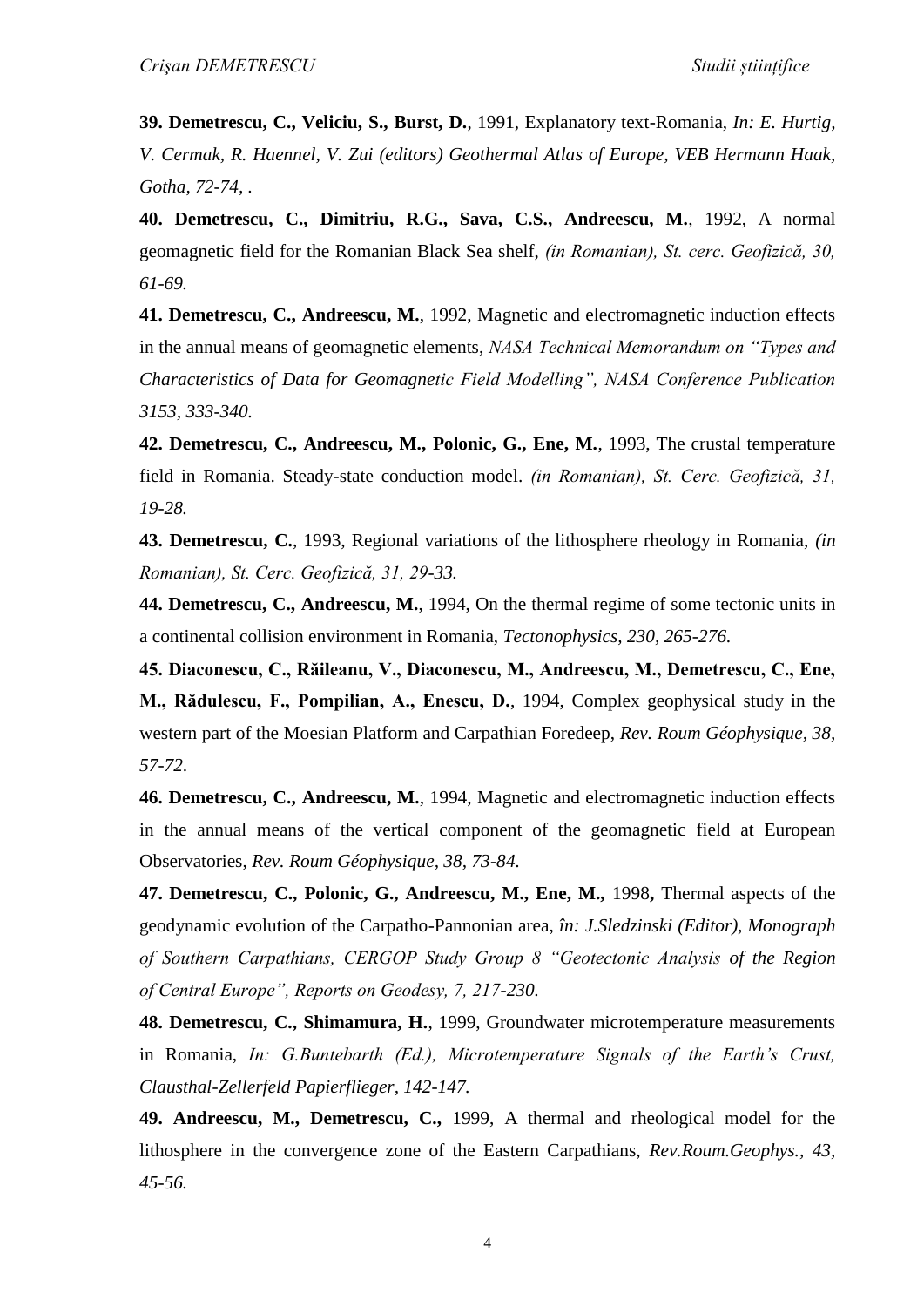**50. Demetrescu, C., Andreescu, M.**, 2000, Thermal and rheological constraints on tectonic models of convergence in the Eastern Carpathians*, St. cerc. Geofizică*, *38*, *63-84.*

**51. Serban, D.Z., Nielsen, S.B., Demetrescu, C.,** 2001, Transylvanian heat flow in the presence of topography, paleoclimate and groundwater flow, *Tectonophysics ,335, 331-344.*

**52. Demetrescu, C., Nielsen, S. B., Ene, M., Serban, D. Z., Polonic, G., Andreescu, M., Pop, A., Balling, N.,** 2001, Lithosphere thermal structure and evolution of the Transylvanian Depression — insights from new geothermal measurements and modelling results, *Phys. Earth Planet. Inter., 126, 249-267.*

**53. Serban, D. Z., Nielsen, S. B., Demetrescu, C.**, 2001, Long wavelength ground surface temperature history from continuous temperature logs in the Transylvanian Basin. *Global and Planetary Change, 29, 201-217*.

**54. Andreescu, M., Demetrescu, C.**, 2001, Rheological implications of the thermal structure of the lithosphere in the convergence zone of the Eastern Carpathians, *Journal of Geodynamics, 31, 373-391.*

**55. Andreescu, M., Nielsen, S. B., Polonic, G., Demetrescu, C.,** 2002, Thermal budget of the Transylvanian lithosphere. Reasons for a low surface heat-flux anomaly in a Neogene intra-Carpathian basin. *Geophys. J. Int., 150, 494-505,* ISSN 0956-540X*.*

**56. Andreescu M., Demetrescu C., Şerban D.Z., Neguţ A., Niculescu B.**, 2002, Process of hydrocarbon maturation in the Transylvanian Depression from the perspective of a complex thermal model for the basin evolution*. Volumul Sesiunii CERES-2002, 251.*

**57. Demetrescu, C., Ene, M., Ciurdea, D., Andreescu,M., Ciocoiu, N., Dobrică, V., Soare, A, Cucu, G.**, 2002, Regional peculiarities of the evolution of the main geomagnetic field and of the reference field in Romania*, (in Romanian), 1, Volumul Sesiunii MENER-2002, 563-569.*

**58. Demetrescu, C., Dobrica, V**., 2003, On the electric properties of rocks under the network of European geomagnetic observatories as derived from series of annual means of geomagnetic elements, *Rom. Rep. Phys., 55, 4, 411-420*.

**59. Demetrescu, C., Ene, M., Ciurdea, D., Andreescu,M., Ciocoiu, N., Dobrică, V., Soare, A, Cucu, G.**, 2004, Regional peculiarities of the evolution of the main geomagnetic field and of the reference field in Romania*, (in Romanian), 2, Volumul Sesiunii MENER-2004, E31-E35.*

**60. Demetrescu, C., Wilhelm, H., Ene, M., Andreescu, M., Polonic, G., Baumann, C., Dobrica,V., Serban, D. Z.**, 2005, On the geothermal regime of the foreland of the Eastern Carpathians bend, *Journal of Geodynamics, 39, 29-59.*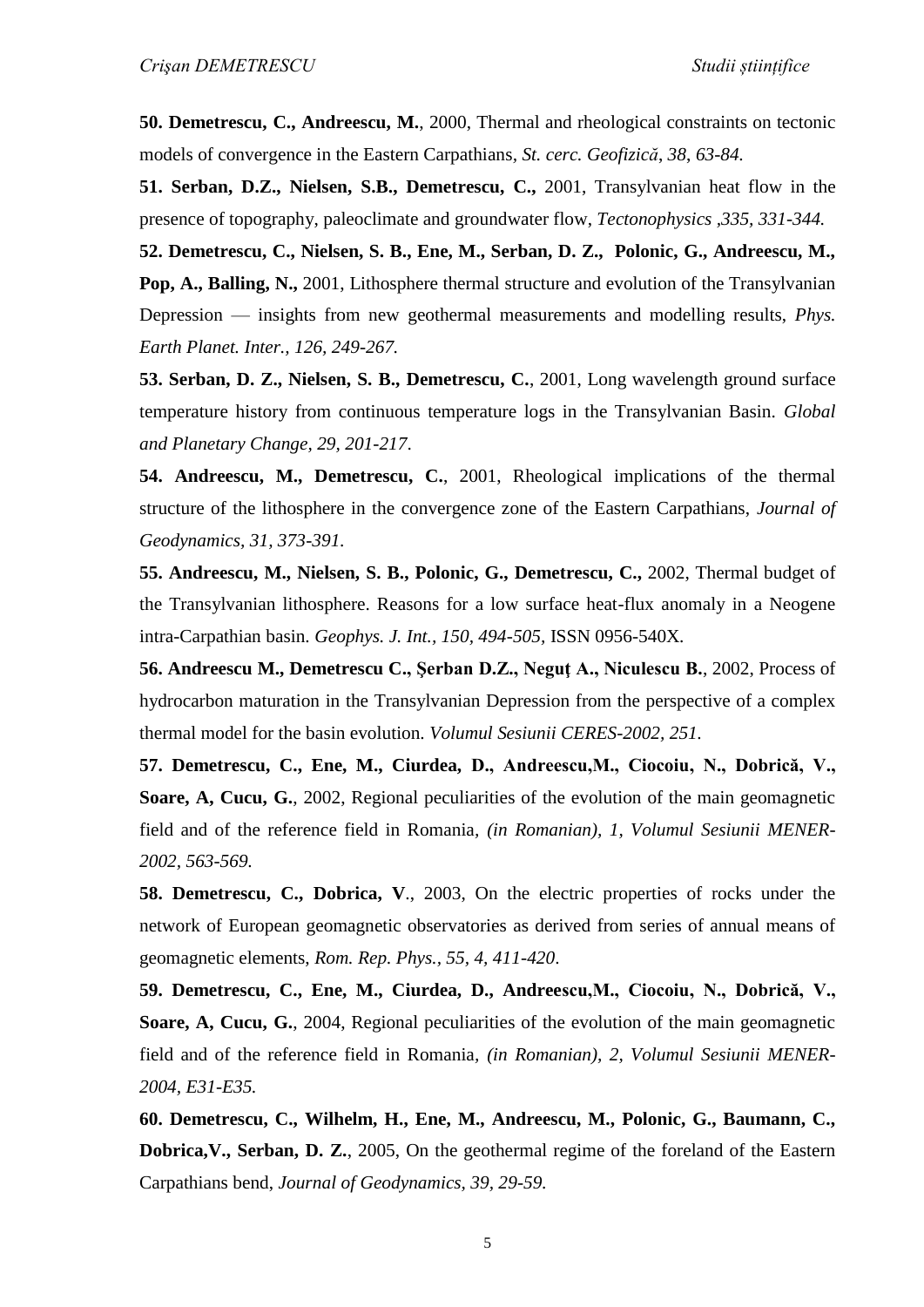**61. Demetrescu, C., Ene, M., Dobrica, V.,** 2005**,** The secular variation of the geomagnetic field in Romania in the time interval 1980-2004. *Suppl. Journ. Balkan Geophysical Society, 8, 241-244*.

**62. Demetrescu, C., Tumanian, M., Dobrica, V., Boroneant, C.,** 2005, Ground surface temperature variations in the last 200 years in Romania, from inversion of borehole temperature data. *Suppl. Journ. Balkan Geophysical Society, 8, 249-253*.

**63. Demetrescu, C., Ene, M., Soare, A., Dobrica, V., Cucu, G., Tumanian, M.,** 2005, The Romanian network of geomagnetic repeat stations. Results of the 2003-2004 survey. *Suppl. Journ. Balkan Geophysical Society, 8, 549-553*.

**64. Demetrescu, C., Ene, M., Soare, A., Dobrica, V., Cucu, G., Tumanian, M.,** 2005, Results of the 2003-2004 survey of the Romanian network of repeat stations.  $CD - 2<sup>nd</sup>$ *Workshop on European Geomagnetic Repeat Station Survey, A. Sass-Uhrynowski (Ed).*

**65. Demetrescu, C., Ene, M., Dobrica, V.,** 2005. Data from Romanian repeat station network in the time interval 1980-2004. *CD – 2 nd Workshop on European Geomagnetic Repeat Station Survey, A. Sass-Uhrynowski (Ed).* 

**66. Demetrescu, C., Dobrica, V.,** 2005, Recent secular variation of the geomagnetic field. New insights from long series of observatory data. *Rev. Roum. Geophys., 49, 22-33*.

**67. Tumanian, M., Demetrescu, C.**, 2006, The thermal state of the lithosphere in the bending zone of the Eastern Carpathians and adjacent areas. *Reports on Geodesy, 81, 235- 251.*

**68. Demetrescu, C., Dobrica, V.,** 2006, Solar activity signature in the time evolution of the geomagnetic field, *Romanian Astronomical Journal, 16, Supplement, 217-229.*

**69. Demetrescu, C., Nitoiu, D., Boroneant, C., Marica, A., Lucaschi, B.,** 2006, Preliminary analysis of two-year long records of air and underground temperatures as measured at automatic weather stations in Romania, *Rev. Roum. Geophys., 50, 99-107*.

**70. Demetrescu, C., Nitoiu, D., Boroneant, C., Marica, A., Lucaschi, B.,** 2007, Thermal signal propagation in soils in Romania: conductive and non-conductive processes, *Clim. Past, 3, 637-645*.

**71**. **Demetrescu, C., Wilhelm, H., Tumanian, M., Damian, A., Dobrica, V., Ene, M.,**  2007, Time dependent thermal state of the lithosphere in the foreland of the Eastern Carpathians bend. Insights from new geothermal measurements and modeling results, *Geophys. J. International, 170, 896-912*. (şi Rezumat extins in *Suppl. Journ. Balkan Geophysical Society, 8, 361-364, 2005).*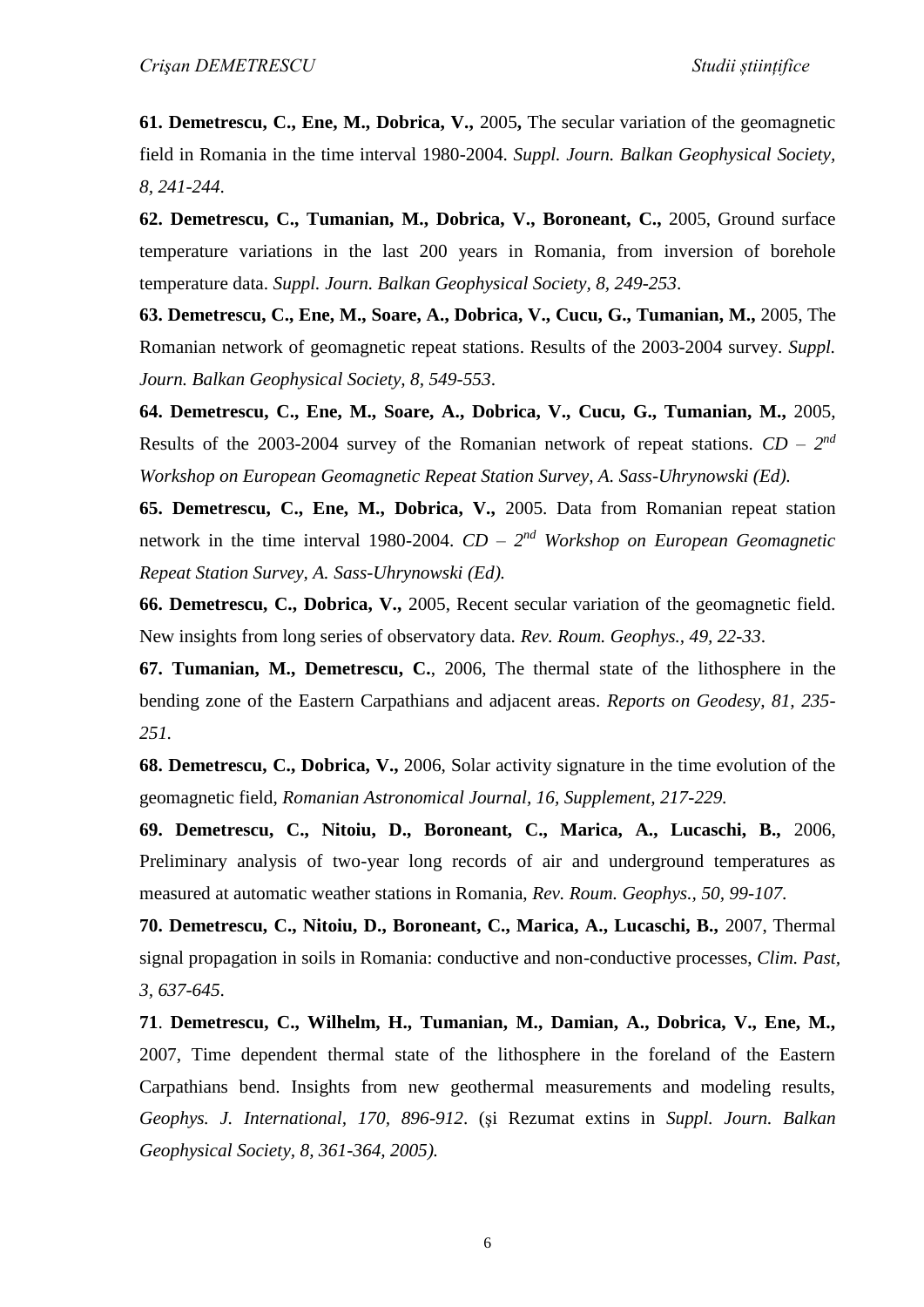**72. Demetrescu, C., Dobrica, V.,** 2008, Signature of Hale and Gleissberg solar cycles in the geomagnetic activity, *J. Geophys. Res., 113, A02103, doi:10.1029/2007JA012570*.

**73. Dobrica, V., Demetrescu, C., Boroneant, C., Maris, G.**, 2009 (2008 on line), Solar and geomagnetic activity effects on climate at regional and global scales: Case study – Romania, *J. Atmos. Solar-Terr. Phys., 71, 1727-1735, doi:10.1016/j.jastp.2008.03.022*.

**74. Dobrica, V**., **Mogi, T**., **Demetrescu, C., Takada, M**., 2008-2009, Magnetic induction effects of the diurnal variation. Case study – the Hokkaido magnetometric array*. Rev. Roum. Geophys., 52-53, 33-47*.

**75. Demetrescu, C., Dobrica, V., Maris, G.,** 2010, On the long-term variability of the heliosphere – magnetosphere environment, *Adv. Space Res., 46, 1299-1312, doi: 10.1016/j.asr.2010.06.032.*

**76. Dobrica, V., Demetrescu, C., Maris, G.,** 2010, On the response of the European climate to solar/geomagnetic long-term activity, *Annals of Geophys., 53, 39-49, doi: 10.4401/ag-4552.*

**77. Demetrescu, C., Ene, M., Dobrica, V.,** 2011 (2010 on line), Geomagnetic field change in Romania, 1980-2004, *Rom. J. Phys*., 56, *790-800 .*

**78. Demetrescu, C., Dobrica, V., Maris, G**., 2011, On the interdecadal variation of magnetospheric dimensions, 1964-2004, *Rev. Roum. Geophys., 55, 53-59.*

**79. Demetrescu, C., Tumanian, M., Dobrica, V., Mares, C., Mares, I**., 2012, Preobservational evolution of surface temperature in Romania as inferred from borehole temperature measurements, *Pure Appl. Geophys., 169, 219-234.* doi: 10.1007/s00024-011- 0322-2.

**80. Dobrica, V., Demetrescu, C., Greculeasa, R., Isac, A.,** 2012, On the crustal bias of repeat stations in Romania, *Annals of Geophys., 55, 1145-1154, doi: 10.4401/ag-5442.*

**81**. **Dobrica, V, Demetrescu, C., Maris, G.,** 2012, Solar wind dynamic pressure and magnetopause stand-off distance before the instrumental era, *Sun and Geosphere, 7, 45-48.*

**82. Maris, G**., **Maris, O., Demetrescu, C., Dobrica, V.,** 2012, High speed streams in the solar wind and their geomagnetic consequences, in *G. Maris and C.Demetrescu (Eds.) Advances in Solar and Solar-Terrestrial Physics, Research Signpost,Trivandrum, Kerala, India, 253-271.*

**83. Demetrescu, C., Dobrica, V.,** 2012, Long-term variations in the geomagnetic field. Any connection to the solar activity, in *Maris and C.Demetrescu (Eds.) Advances in Solar and Solar-Terrestrial Physics, Research Signpost,Trivandrum, Kerala, India, 253-271.*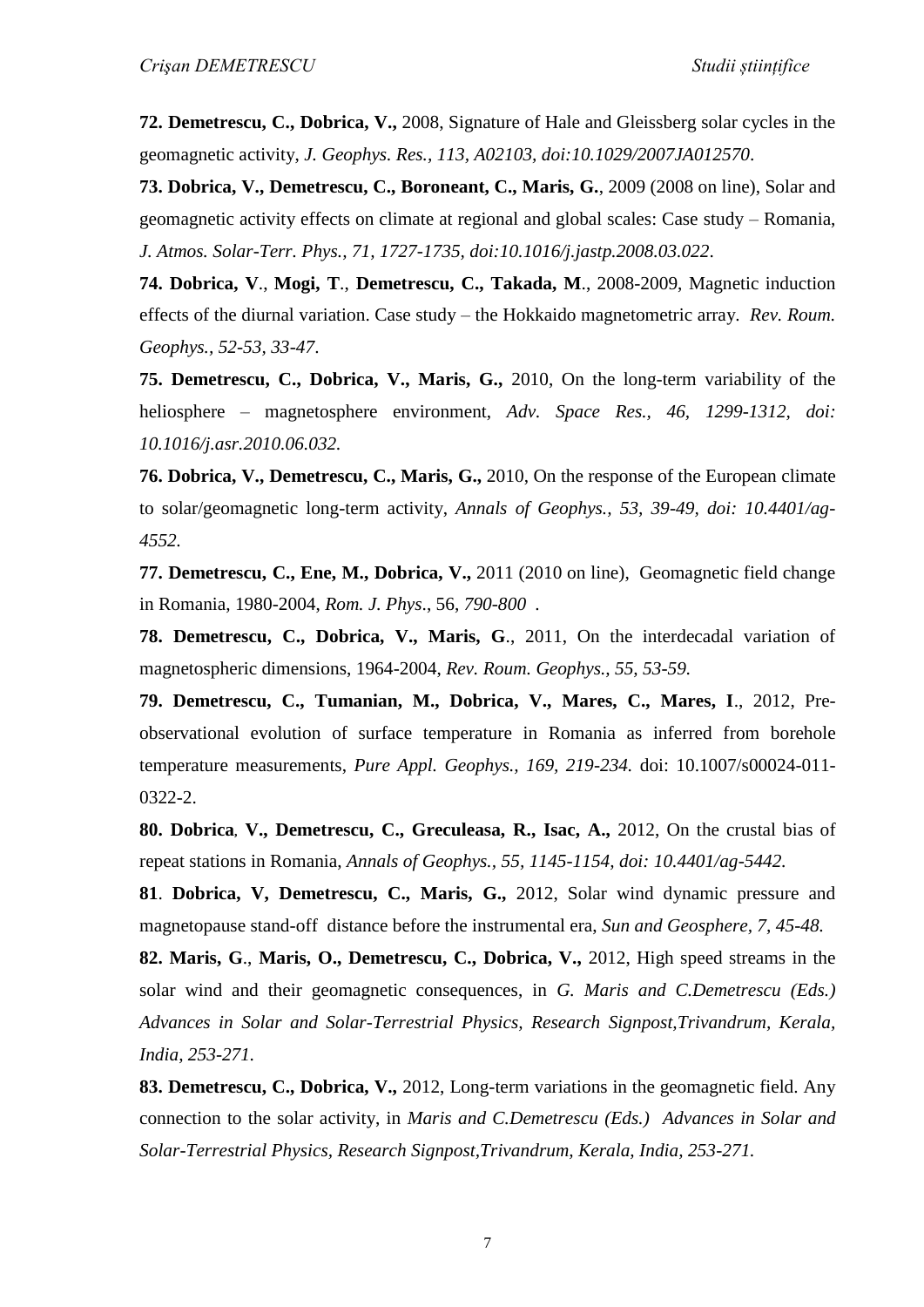**84. Stefan, C., Dobrica, V., Demetrescu, C.,** 2013, On the evolution of geomagnetic activity in the last 300 years. Implications regarding solar wind dynamic pressure and magnetopause standoff distance, *Sun and Geosphere, 8, 7-10*.

**85**. **Greculeasa, R., Dobrica, V., Demetrescu, C.,** 2013, Sources of Geomagnetic Activity at Mid-Latitudes: Case Study –European Observatories, *Sun and Geosphere, 8, 11-14*.

**86. Dobrica, V., Demetrescu, C., Stefan, C., Pirloaga, R.**, 2012-2013, Effects of the solar variability on the North temperate climate, *Rev. Roum. Geophys., 56-57, 17-24*.

**87. Dobrica, V., Demetrescu, C., Stefan, C.,** 2013, Toward a better representation of the secular variation. Case study: the European network of geomagnetic observatories, *Earth, Planets, Space, 65, 767-779, doi: 10.5047/eps.2012.12.001*.

**88. Saiz, E., Cerrato, Y., Cid, C., Dobrica, V., Hejda, P., Nenovski, P., Stauning, P., Bochnicek, J., Danov, D., Demetrescu, C.,. Gonzalez, W. D., Maris, G., Teodosiev, D., Valach, F.**, 2013, Geomagnetic response to solar and interplanetary disturbances, *J. Space Weather Space Clim. 3 A26, DOI: 10.1051/swsc/2013048.*

**89. Demetrescu, C., Dobrica, V.,** 2014, Multi-decadal ingredients of the secular variation of the geomagnetic field. Insights from long time series of observatory data, *Phys. Earth Planet. Inter., 231, 39–55*, *http:dx.doi.org/10.1016/j.pepi.2014.03.001.*

**90. Ștefan, C., Dobrică, V., Demetrescu, C.**, 2014-2015, Residual 11-year signal in coefficients of main field models, *Rev. Roum. Geophys., 58-59, 23-29.*

**91**. **Demetrescu, C., Muntean, G., Dobrică, V., Ionescu, D.,** 2015**,** Interacția Soare-Pământ. Cercetări de vreme și climă spațială în cadrul Institutului de Geodinamică al Academiei Române, în: *D, Zugravescu, F. Munteanu (Eds.), Planeta Pământ – Planeta Vie, Ed. AGIR, 1990-2004*.

**92. Dobrica, V., Demetrescu, C., Stefan, C., Greculeasa, R.,** 2016, Geomagnetically Induced Currents, a space weather hazard. Case study – Europe under intense geomagnetic storms of the solar cycle 23, *Sun and Geosphere, 11, 111-117*.

**93. Demetrescu, C., Dobrică, V., Ștefan, C.,** 2016, On the geoeffectivity of solar activity before the space era, *Rev. Roum. Geophys., 60, in print.*

**94. Dobrică, V., Demetrescu, C., Greculeasa, R., Ştefan, C.,** 2016, On the geoelectric hazard over the Romanian territory, *Rev. Roum. Geophys., 60, in print.*

**95. Ștefan, C., Dobrica, V., Demetrescu, C.,** 2017, Core surface sub-centennial magnetic flux patches: Characteristics and evolution, *Earth, Planets and Space, 69, 146, doi: 10.1186/s40623-017- 0732-1.*